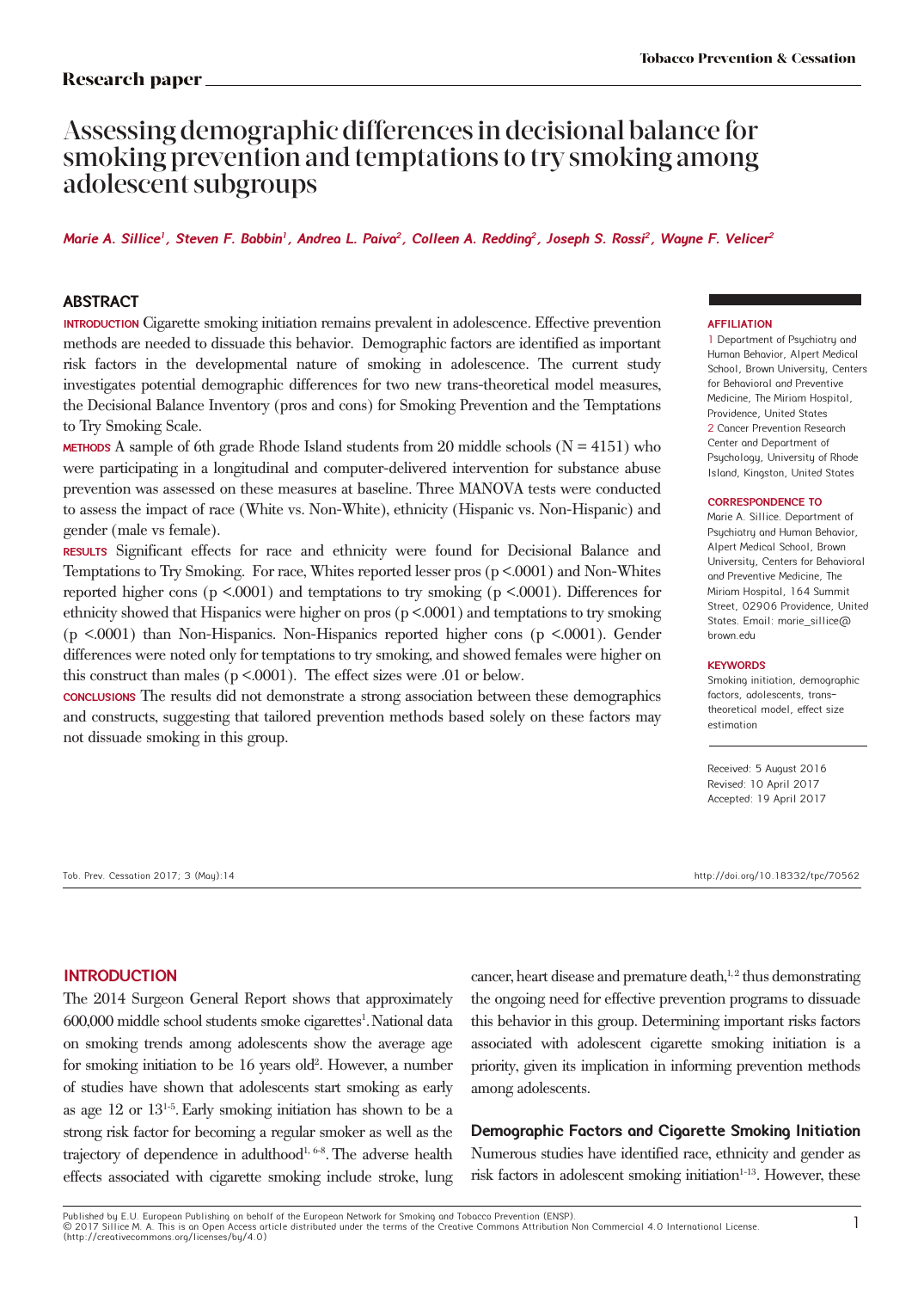studies continue to produce mixed results. National data from the 2014 Surgeon General Report found that White adolescents had a higher prevalence of smoking initiation (between ages of 12-17) than Black and Hispanic adolescents. Conversely, other studies have found that Hispanic adolescents were more likely to start smoking at an early age compared to their White and Black counterparts<sup>6,7</sup>. Additionally, Hispanic adolescents were noted to have higher progression rate from initial to daily smoking in comparison to White and Black adolescents<sup>6</sup>. A 2013 CDC report found that Hispanic and White adolescents had similar rates for smoking initiation<sup>5</sup>. Similarly to race and ethnicity, the role of gender in smoking initiation in adolescence has produced inconclusive results<sup>1,10,14,15</sup>. A number of studies have identified being male as a risk factor for smoking initiation $10,14,15$ while other studies have found that being female was associated with higher prevalence for this behavior<sup>2, 4</sup>. The 2014 Surgeon General Report found no gender differences in adolescent cigarette smoking initiation<sup>1</sup>.

# **Addressing the Inconsistencies**

The inconsistencies between research studies of risk factors associated with adolescent smoking initiation are problematic for the development of effective prevention approaches<sup>16-18</sup>. The effectiveness of prevention programs rests primarily on the inclusion of important risk factors related to the target behavior<sup>16-18</sup>. It must be determined whether or not demographic variables play important roles in adolescent smoking initiation. Research studies on adolescent smoking initiation have traditionally used statistical hypothesis testing as the singular methodological approach for determining risks $16, 18$ . Further, the use of inadequate instruments in studies that assess cognitions and behaviors related to cigarette smoking in adolescence is likely introducing discrepancies in the knowledge of important correlates of cigarette smoking initiation in this group<sup>16, 17</sup>.

Statistical hypothesis testing has been criticized for nearly three decades, with many researchers asking for its eradication in the social sciences<sup>19-22</sup>. This statistical inference method is used to determine whether or not an effect exists between a set of variables based on an alpha cut-off value (e.g. p <  $.05)^{9-22}$ . However, alpha is highly influenced by large samples and likely to produce significant differences between variables, even if such differences are negligible<sup>21, 22</sup>. Moreover, significant testing does not provide information on the size of the effect, therefore obfuscating the knowledge of the practical significance between the variables<sup>22</sup>. Research studies on risk factors associated with cigarette smoking initiation in adolescence consist of large samples of participants $1-7$  and demonstrate the central importance of using effect sizes (in addition to hypothesis significant testing) to identify influential factors that are associated with this behavior for this group. An effect value size provides information about the magnitude of the association between variables by quantifying the proportion of variance accounted for by the factor relative to the dependent  $constant(s)^{20,21}$ . Effect size taxonomy has been recommended for various analytic methods $20$ . For example, the guidelines for reporting eta-squared values are: small effect size = .01, medium effect size  $= .06$  and large effect size  $= .14^{20}$ . The larger the effect size, the stronger is the relationship between the variables<sup>20</sup>.

# **Cigarette Smoking Initiation Construct**

Single item measures are prevalent in studies examining determinants in cigarette smoking initiation among adolescent subgroups. The complexities of behavior acquisition; such as cognitions and behaviors relevant to smoking onset, may not be adequately assessed using a single item measure<sup>16, 17, 23</sup>. Donovan's<sup>16</sup> review of studies on substance initiation among adolescents noted the abovementioned problem as well as the lack of reporting on the psychometric properties of measures used in these studies. Another review conducted by Dar and Frenk $^{24}$  on studies on the initiation and progression of smoking among adolescents, noted similar concerns and recommended that researchers use empirically supported constructs of smoking initiation and report evidence of the validity and reliability of their instruments.

# **Current Study**

The current study used the taxonomy of effects size in addition to significance testing to evaluate whether race, ethnicity and gender are strong risk factors for smoking initiation among adolescents using two empirically supported measures developed based on the Trans-theoretical Model (TTM) of behavior change, the Decisional Balance Inventory for Smoking Prevention  $(DBSPI)^{25}$  and the Temptations to Try Smoking Scale (TTSS)<sup>26</sup>. The TTM consists of multiple dimensions of behavior and behavior change, has been validated across numerous studies, and has been applied to many health risk behaviors including smoking<sup>27-30</sup>. The DBSPI measures an individual's assessment of the pros and cons (i.e. perceived benefits and perceived risks) of engaging in a behavior<sup>28, 29, 31</sup>. The TTSS is based on Bandura's Self-Efficacy model<sup>32</sup> and models of behavior maintenance<sup>33</sup>. This instrument assesses the degree to which an individual feels tempted to engage in a target behavior, as well as his or her confidence to abstain from this behavior, regardless of being in difficult or risky situations $32, 33$ . These measures have shown to be important mediator variables for various TTM-based health behavior interventions<sup>27-30</sup>.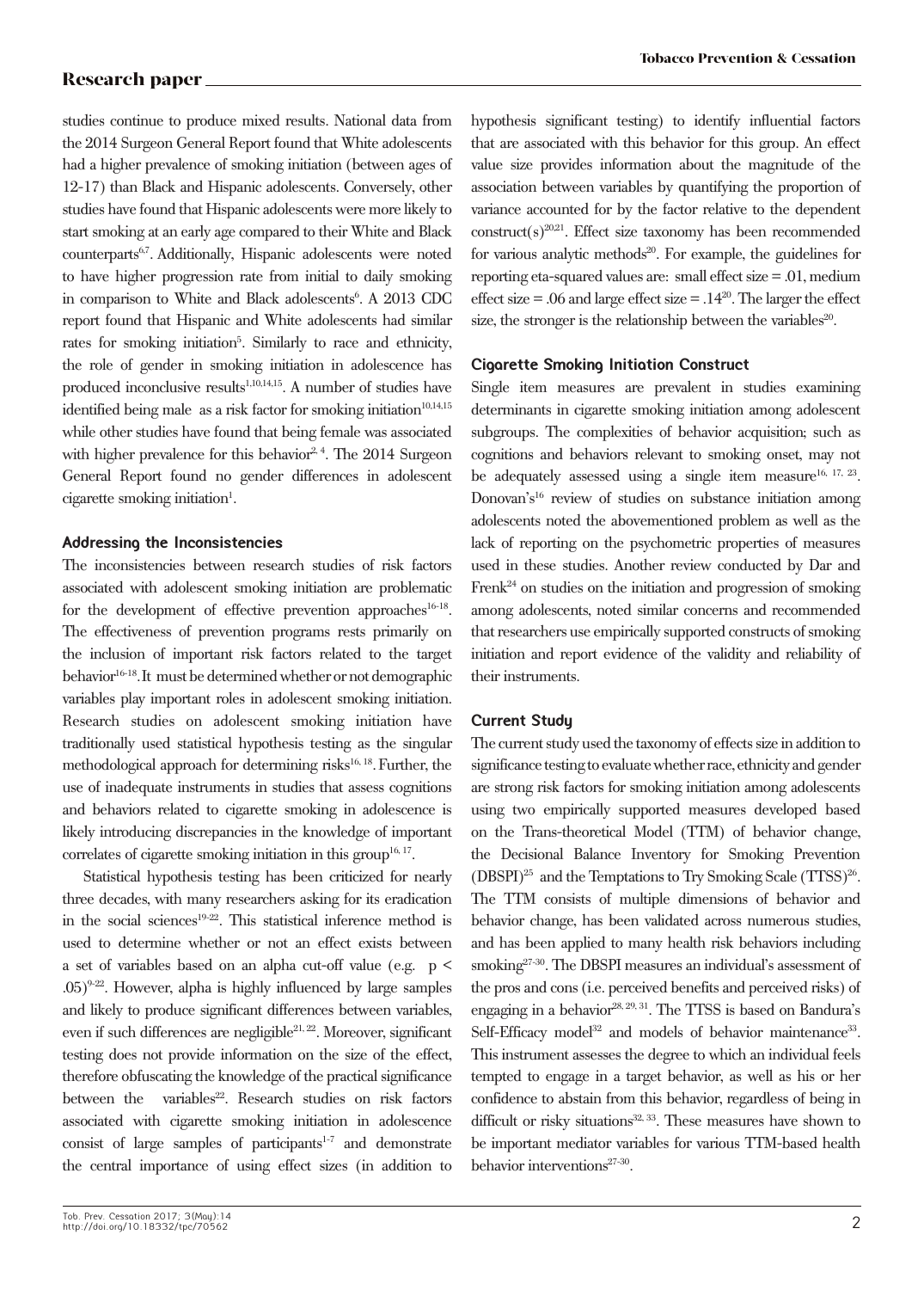#### **METHODS**

# **Participants**

The sample consisted of 6th grade students from 20 middle schools in Rhode Island who were involved in a TTM-tailored, computer-delivered substance use prevention program between 2007 and 201134. Participants responded to single items and provided information about their race, ethnicity, gender and age. The total sample size was 4151. Participants with incomplete data were excluded from the analyses. The race and ethnicity variables were not mutually exclusive. Small numbers of participants identified themselves as being Hispanic and White, or Hispanic and Black. However, those samples were insufficient for analysis. The distribution of the sample allows for comparison between Whites (n=3388) and Non-Whites (n= 336), and between Hispanics (n=625) and Non-Hispanics, (n=3389). The sample size for gender was 4082 (males, n=2125, females, n=1957). The mean age of participants was 11.40 (SD=. 70). Consent and other human subject protocols were approved by the University of Rhode Island Institutional Review Board, and research was conducted according to APA ethical guidelines.

#### **Measures**

*Decisional Balance Inventory for Smoking Prevention (DBSPI).* This scale consists of ten items, five representing the pros for smoking prevention (an example of an item is "kids who smoke have more friends") and five representing the cons for smoking prevention (an example of an item is "smoking makes people sick"). For each item, participants are asked to rate how much they "agree" or "disagree" on a 5-point Likert scale. The measure has strong psychometric properties and has been demonstrated to be invariant across different adolescent subgroups<sup>25</sup>. The Cronbach alphas for the cons scale and pros scale, respectively, were .77 and .91<sup>25</sup>.

*Temptations to Try Smoking Scale (TTSS).* This measure consists of two correlated subscales, positive social (an example of an item for the positive social subscale is "when I want to be part of a crowd") and curiosity/stress, (an example of an item for the curiosity/ stress subscale is "when I want to know how a cigarette tastes")26. Each subscale consists of three items. Participants are asked to report how much they are tempted on a five-point Likert scale ranging from 1= "not at all tempted" to 5 "extremely tempted" . The measure has strong psychometric properties and has been demonstrated to be invariant across different adolescent subgroups<sup>35</sup>. The Cronbach alpha coefficients for two subscales, respectively, are .87 and .86<sup>26</sup>.

#### **Statistical analysis**

Three multivariate analysis of variance (MANOVA) tests

were conducted to explore the relationships between three demographic variables (race, ethnicity and gender) and the pros, cons of smoking prevention and temptations to try smoking. Effects size of eta-square values and statistical significance values were used to assess whether or not these factors are important correlates for pros and cons for smoking prevention and temptations to try smoking in an adolescent sample. Bivariate correlation analysis was conducted to investigate multicollinearity between the dependent variables. The correlation values ranged from to .22 to .44 and thus showed no concerns for multicolinearity<sup>36</sup>.

#### **RESULTS**

Table 1 provides detailed multivariate results for the three demographic variables and the linear combinations of the dependent variables. Table 2 provides descriptive and inferential statistics for each subgroup.

*Race.* A significant multivariate effect for race was found ( $p <$ .0001). Univariate results for this relationship demonstrated a significant effect for the DBSPI; pros ( $p < .0001$ ), cons ( $p <$ .0001) and the TTSS (p<.0001). White adolescents reported a higher mean score for the pros subscale ( $p \le 0.0001$ ) compared to Non-Whites. Conversely, Non-Whites reported higher cons to smoking initiation ( $p \le 0.0001$ ) as well as higher level of temptations to try smoking (p <.0001) than Whites. Partial etasquared values demonstrate a small association, respectively, between the pros subscale ( $np2 = 015$ ) and temptations to try smoking ( $np2 = 012$ ). A very small association was found between the race variable and cons subscale (np2 = 0.06).

*Ethnicity.* A significant multivariate effect for ethnicity was found (.0001). Univariate results for this relationship demonstrated a significant effect for the DBSPI; pros  $(p < .0001)$  and cons  $(p \le .0001)$  and TTSS  $(p \le .0001)$ . Hispanic adolescents

*Table 1. Multivariate Results for the Decisional Balance and Temptations to Try Smoking (N=4151)* 

|                                | $DF^*1$ | DF2  | $\boldsymbol{F}$ | $\lambda^{**}$ | P-value  |
|--------------------------------|---------|------|------------------|----------------|----------|
| Race<br>$(n=3734)$             |         |      |                  |                |          |
|                                | 3       | 3720 | 26.89            | .979           | $000.$ > |
| <b>Ethnicity</b><br>$(n=2014)$ |         |      |                  |                |          |
|                                | 3       | 4010 | 26.75            | .978           | $000.$ > |
| Gender<br>$(= 4082)$           |         |      |                  |                |          |
|                                | 3       | 4070 | 4.01             | .997           | $-0001$  |

**\*Degrees of Freedom**

**\*\* Wilks'Lamda**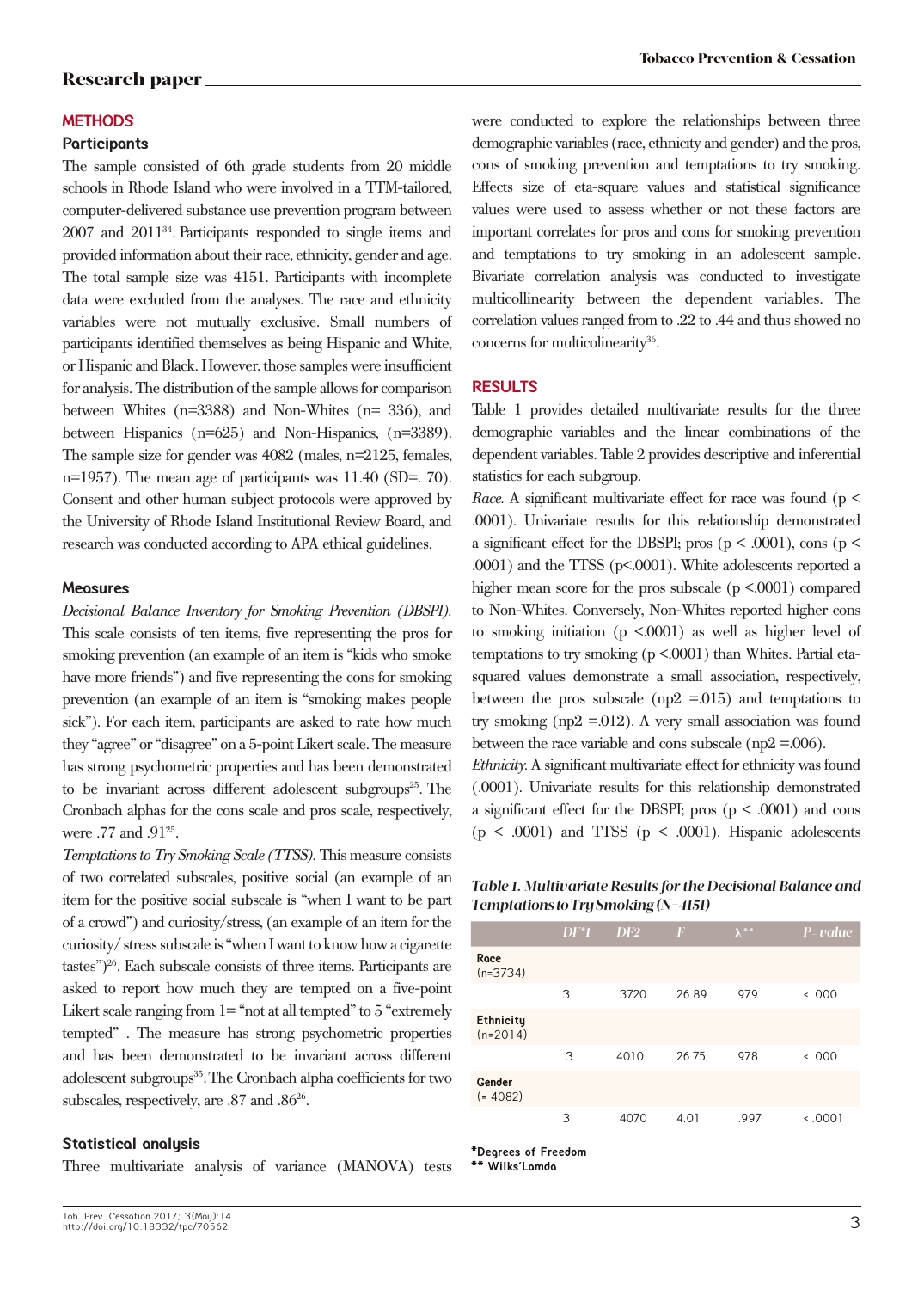*Table 2. Demographic Differences in Decisional Balance for Smoking Prevention and Temptations to Try Smoking among Adolescent Subgroups in Rhode Island US (n=4151) in 2007*

|                                   | Mean (SD*)   | <b>DF1</b>   | DF2  | $\boldsymbol{F}$ | $P$ -value | $np2^{**}$ |
|-----------------------------------|--------------|--------------|------|------------------|------------|------------|
| Pros Subscale                     |              |              |      |                  |            |            |
| Race                              |              |              |      |                  |            |            |
| Whites (n=3388)                   | 6.68(2.87)   |              |      |                  |            |            |
| Non-Whites (n=336)                | 7.97(4.10)   | $\mathbf{I}$ | 3722 | 56.45            | 0001       | .015       |
| <b>Ethnicity</b>                  |              |              |      |                  |            |            |
| Hispanics (n=625)                 | 7.67(3.86)   |              |      |                  |            |            |
| Non-Hispanics (n= 3389)           | 6.79(2.85)   | $\mathbf{1}$ | 4012 | 56.20            | 0001       | .014       |
| Gender                            |              |              |      |                  |            |            |
| Moles (n=2125)                    | 6.90(3.10)   |              |      |                  |            |            |
| Females $(n = 957)$               | 6.75(2.95)   | 1            | 4080 | 2.43             | .12        | .001       |
| <b>Cons Subscale</b>              |              |              |      |                  |            |            |
| Roce                              |              |              |      |                  |            |            |
| Whites (n=3388)                   | 22.17(4.70)  |              |      |                  |            |            |
| Non-Whites (n=336)                | 23.19 (3.63) | 1            | 3722 | 22.68            | 0001       | .006       |
| Ethnicity                         |              |              |      |                  |            |            |
| Hispanics (n=625)                 | 22.14(4.70)  |              |      |                  |            |            |
| Non-Hispanics (n=3389)            | 23.13(3.70)  | 1            | 4012 | 34.98            | 0001       | .009       |
| Gender                            |              |              |      |                  |            |            |
| Moles (n=2125)                    | 22.91(4.02)  |              |      |                  |            |            |
| Females $(n=1957)$                | 23.09 (3.70) | 1            | 4080 | 2.32             | .13        | .001       |
| <b>Temptations to Try Smoking</b> |              |              |      |                  |            |            |
| Race                              |              |              |      |                  |            |            |
| Whites (n=3388)                   | 7.11(3.15)   |              |      |                  |            |            |
| Non-Whites (n=336)                | 8.43(5.31)   | 1            | 3722 | 46.28            | 0001       | .012       |
| <b>Ethnicity</b>                  |              |              |      |                  |            |            |
| Hispanics (n=336)                 | 8.14(5.07)   |              |      |                  |            |            |
| Non-Hispanics (n=3388)            | 7.02(3.12)   | 1            | 4012 | 45.20            | 0001       | .011       |
| Gender                            |              |              |      |                  |            |            |
| Moles (n=2125)                    | 7.06(3.08)   |              |      |                  |            |            |
| Females $(n=1957)$                | 7.43(3.84)   | 1            | 4080 | 11.10            | 0001       | .003       |

#### **\*Standard Deviation \*\*Partial eta squared**

had a higher mean score for pros to smoking initiation and temptations to try smoking than Non-Hispanics (p <.0001). Non-Hispanics reported more cons to smoking initiation than their Non-Hispanic counterparts (p <.0001). Similarly to race, a small effect size was noted between ethnicity, respectively, for the pros subscale ( $np2 = 014$ ) and temptations to try smoking  $(np2 = 011)$ . A very small association was found between ethnicity and the cons subscale (np2 = 0.006).

*Gender.* A significant multivariate effect for gender was found (p < .0001). Univariate results for this relationship demonstrated significant effect for the TTSS ( $p < 001$ ). More women than men reported higher level of temptations to try smoking (p >.0001). A very small association was found between gender and temptations to try smoking ( $np2 = 0.003$ ). Statistically significant results were not noted for DBSPI, pros  $(p = 12)$  and  $cons (p = .13).$ 

# **DISCUSSION**

The results of the present study provide important information on the role of race, gender and ethnicity as important risk factors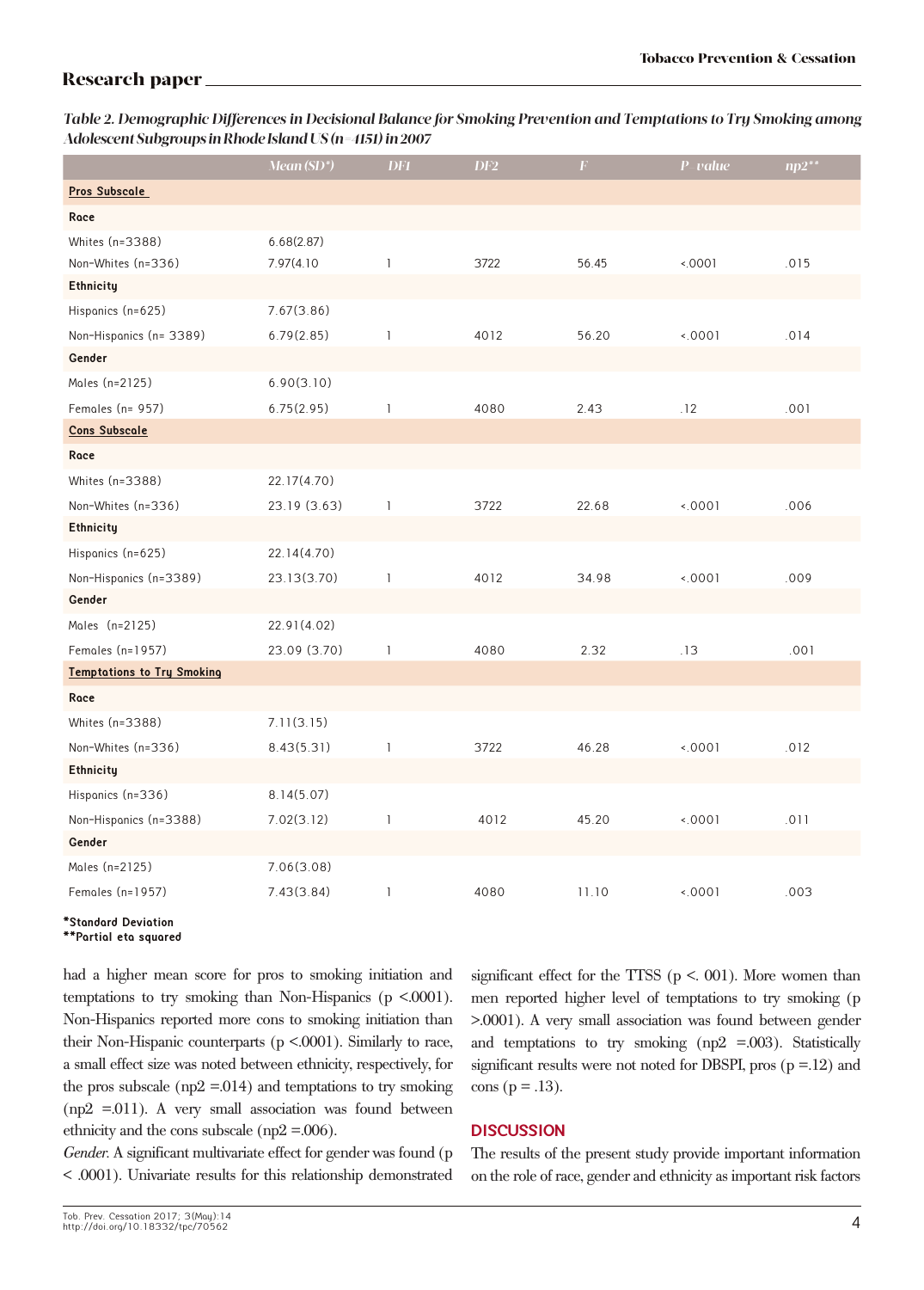for smoking initiation in adolescence, using two empirically psychosocial constructs of smoking initiation in adolescence, the DBSPI and the TTSS. Statistical significant effects for race and ethnicity were noted for the DBSPI (pros and cons) and the TTSS. These results demonstrate that White adolescents had slightly lower pros toward engaging in cigarette smoking behaviors than Non-Whites. Non-White adolescents were more likely to report cons to cigarette smoking than their White counterparts. Additionally, more Non-Whites adolescents noted a higher level of temptations than Whites. Hispanic adolescents reported a higher mean score for both the pros subscale and the TTSS. Non-Hispanics endorsed more cons for cigarette smoking than Hispanics. Gender differences were noted only for the TTSS, and demonstrated that adolescent males had higher levels of temptations to try smoking compared to female adolescents.

However, the effect sizes for the three demographic variables and constructs were either in the small category of Cohen d or below. Specifically, a small effect size was noted for race, respectively, between pros and temptations to try smoking and indicates a small association between each of the two demographic factors and the two constructs. Moreover, a partial η2 value of .006 between race and cons for smoking prevention subscale indicate that this factor accounts for less than 1% of variance within the measure. Similarly to race, a small effect size was noted between ethnicity, the pros subscale, and the TTSS. Further, a very small effect size was found for ethnicity and the cons subscale. Further, a very small effect size was demonstrated for the main effect of gender and the TTSS. Overall, these results suggest that these three demographic factors are not strongly associated with the DBSPI (pros and cons) and the TTSS. Accordingly, prevention methods tailored solely on these factors may not effectively prevent cigarette smoking initiation among these adolescent subgroups.

In contrast, the alpha values found for these studies were less than .0001, demonstrating "very significant" evidence of demographic differences for the psychosocial constructs of smoking initiation among adolescents. Similarly to previous research studies on risk factors of smoking initiation in this population, the current study consists of a very large sample of participants. Interpretation of the effect size values of the results of the current study demonstrate overall a weak association between race, ethnicity, gender and the smoking initiation constructs.

The current study provides substantial insights and support for the need of effect size taxonomy in identifying and establishing important factors that influence smoking initiation in adolescence. The use of statistical significance testing as a single method or measure in determining risk factors has limited the development of knowledge in research of this area<sup>16, 25</sup>.

The following limitations are noted. This study did not assess whether potential mediating variables may impact the relationship between the three demographic factors and the DBSPI (pros and cons) and the TTSS. It is possible that smoking related variables such as peer smoking or depression might be related to smoking initiation in these subgroups. A number of studies have cited a link between psychological risk factors (e.g. depressive symptoms) and cigarette smoking initiation in adolescence37-40.Moreover, we did not investigate the association of the three demographic variables directly to cigarette smoking initiation. Further, the study included only adolescent subgroups that were of adequate sample size for analysis. Therefore, it is unclear whether similar findings would be noted with other ethnic and racial subgroups (e.g. Asian or African American adolescents). Finally, the current study did not explore any potential impact of the school environment and differences for the DBSPI (pros and cons) and the TTSS in this sample. Thus, future research with this population is encouraged to explore potential mediators associated with the relationship between these demographics and the two TTM constructs. Further, such studies should explore whether the school milieu plays a role in demographic differences for these constructs.

### **CONCLUSIONS**

Notwithstanding the above limitations, the current study makes a substantial contribution to the understanding of the roles of race, ethnicity and gender in two measures of cigarette smoking initiation in adolescence. These results emphasize the importance of the assessment of effect size analyses (in additional to statistical testing) in the development, establishment of central risks factors in cigarette smoking initiation among adolescents, and help inform effective prevention strategies tailored for this group.

### **REFERENCES**

- 1. Surgeon General Report—The Health Consequences of Smoking. 50 Years of Progress: A Report of the Surgeon General, 2014. Available at: http://www.surgeongeneral.gov/library/reports/50 years-of-progress/full-report.pdf (accessed January 2016)
- 2. U.S. Department of Health and Human Services. Preventing Tobacco Use Among Youth and Young Adults: A Report of the Surgeon General. Atlanta, GA: U.S. Department of Health and Human Services, Centers for Disease Control and Prevention, National Center for Chronic Disease Prevention and Health Promotion, Office on Smoking and Health, 2012.
- 3. Singh T, Arrazola RA, Corey CG, et al. Tobacco use among middle and high school students — United States, 2011–2015. MMWR Morb Mortal Wkly Rep. 2016; 65:361–367.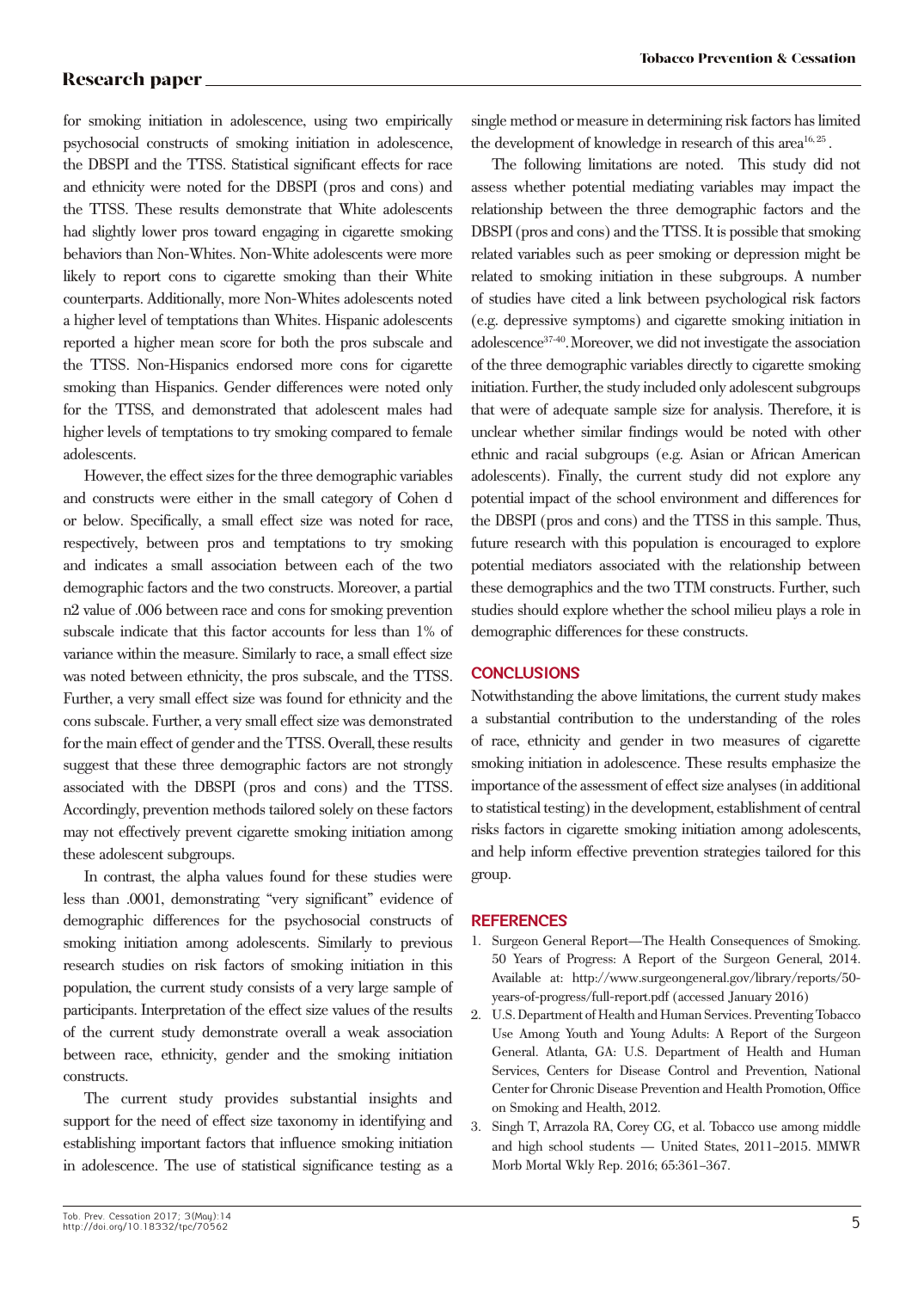doi: http://dx.doi.org/10.15585/mmwr.mm6514a1

- 4. Fryar CD, Merino MC, Hirsch R, Porter KS. Smoking, alcohol use, and illicit drug use reported by adolescents aged 12-17 years: United States, 1999-2004 Natl Health Stat 2009 15, 1-28. Available at: http://www.cdc.gov/nchs/data/nhsr/nhsr015.pdf. (accessed May 2015)
- 5. Centers for Disease Control and Prevention. Tobacco product use among middle and high school students —United States, 2011 and 2012. MMWR Morb Mortal Wkly Rep. 2013; 62(45): 893-897.
- 6. Chen P, Jacobson KC. Developmental trajectories of substance use from early adolescence to young adulthood: gender and racial/ ethnic differences. J Adolesc Health. 2011; 50(2): 154-163. doi: 10.1016/j.jadohealth.2011.05.013
- 7. Tucker JS, Ellison PL, Orlando M, et al. Substance use trajectories from early adolescence to adulthood. A comparison for smoking, binge drinking and marijuana use. J Drug Issues. 2005; 35(2): 307- 331.
- 8. White AR, Pendina R. Chen PH. Developmental trajectories of cigarette use from early adolescence into young adulthood. Drug Alcohol Depend. 2002; 65:167-178.
- 9. The 2004 Surgeon General's Report—The Health Consequences of Smoking. Available at: http://www.cdc.gov/tobacco/data\_statistics/ sgr/2004/pdfs/chapter1.pdf. (accessed January 2016)
- 10. DuRant RH, Smith JA, Kreiter SR, Krowchuk DP. The relationship between early age of onset of initial substance use and engaging in multiple health risk behaviors among young adolescents. Am J Drug Alcohol Abuse. 2010; 36: 123–129.
- 11. Centers for Disease Control and Prevention. Fact sheet--CDC health disparities and inequalities report\_\_US 2011. Available at: http:// www.cdc.gov/minorityhealth/reports/CHDIR11/FactSheet.pdf. (accessed March 2015)
- 12. Davis KC, Nonnemaker JM, Asfaw HA, Vallone DM. Racial/ethnic differences in perceived smoking prevalence: evidence from a national survey of teens. Int J Environ Res Public Health. 2010; 7, 4152-4168.

doi: 10.3390/ijerph7124152.

- 13. Wallace JW, Vaughn MG, Bachman JG, et al. Race/ethnicity, socioeconomic factors, and smoking among early adolescent girls in the United States. Drug and Alcohol Depend. 2009; 104 (1): S42- S49.
- 14. Kandel BD, Kiros GE, Schaffran C, Hu MC. Racial/ethnic differences in cigarette smoking initiation and progression to daily smoking: A multilevel analysis. Am J Public Health. 2004; 94(1), 128-135.
- 15. Mermestein R. Ethnicity, gender and risk factors for smoking initiation: An overview. Nicotine Tob Res. 1999; 1(2): S39-S43.
- 16. Donovan JC. Adolescent alcohol initiation: A review of psychosocial risk factors. J Adolesc Health. 2004; 3:529.e7–529.e18.
- 17. Brown AK, Moodie C, Hastings G, et al. The association of normative perceptions with adolescent smoking intentions. J Adolesc. 2010; 33: 603-614.
- 18. Garrett BE, Dube SR, Trosclair AT, Caraballo RS, Pechacek TF. Cigarette smoking- United States, 1965-2008. Centers for Disease Control and Prevention, MMWR Morb Mortal Wkly Rep. 2011; 60 (Suppl.): 109-113. Available at: http://www.cdc.gov/mmwr/pdf/ other/su6001.pdf (accessed May 2015)
- 19. Kline RB. Beyond Significance Testing: Reforming Data Analysis Methods in Behavioral Research.Washington, DC: American Psychological Association, 2004.
- 20. Cohen J. Statistical Power Analysis for the Behavioral Sciences, 2nd edition. Hillsdale, New Jersey: Lawrence Erlbaum Associates, 1988.
- 21. Cohen J. Quantitative method in psychology: A power primer. Psychol Bull. 1992; 112(1), 155-159.
- 22. DeVellis RF. Scale Development: Theory and Applications (Applied Social Research Methods Series, 26). London: Sage, 1991
- 23. Noar SM. The role of structural equation modeling in scale development. Struct Equ Modeling. 2003; 10(4): 622-647.
- 24. Dar R, Frenk H. Can one puff really make an adolescent addicted to nicotine? A critical review of the literature. Harm Reduct J. 2010; 7:28.

doi: 10.1186/1477-7517-7-28.

- 25. Kraemer HC, Stice E, Kazdin A, et al. How do risk factors work together? Mediators, moderators, and independent, overlapping, and proxy risk factors. Am J Psychiatr. 2001;15, 848-856. doi: 10.1176/appi.ajp.158.6.848
- 26. Plummer BA, Velicer WF, Redding CA, et al. Stage of change, decisional balance, and temptations for smoking: Measurement and validation in a large, school-based population of adolescents. Addict Behav. 2001; 26: 551-571.
- 27. Velicer WF, DiClemente CC, Prochaska JO, Brandenberg N. Decisional balance measure for assessing and predicting smoking status. J Pers Soc Psychol. 1985;48:1279-1289.
- 28. Plummer BA, Velicer WF, Redding CA, et al. Stage of change, decisional balance, and temptations for smoking: Measurement and validation in a large, school-based population of adolescents. Addict Behav. 2001; 26: 551-571.
- 29. Velicer WF, Diclemente CC, Rossi JS, Prochaska JO. Relapse situations and self-efficacy: An integrative model. Addict Behav. 1990; 15: 271-283.
- 30. Ding L, Pallonen U E, Velicer WF. Temptations to smoke and stages of change among adolescent smokers (Abstract). Ann Behav Med. 1995; 17: S087.
- 31. Hall KL, Rossi JS. (2008). Meta-analytic examination of the strong and weak principles across 48 health behaviors. Prev Med. 2008;46(3): 266-274. doi: 10.1016/j.ypmed.2007.11.006
- 32. Bandura A. Self-efficacy mechanism in human agency. Am Psychol. 1982;37(2):122 147.
- 33. Velicer WF, Redding CA, Paiva AL, Mauriello, L.M., et al. Multiple behavior interventions to prevent substance abuse and increase energy balance behaviors in middle school students. Transl Behav Med: Practice, Policy and Research. 2013, 3:82–93. doi: 10.1007/s13142-013-0197-0
- 34. McGee H, Brick L, Babbin SF, et al. Psychometric assessment of the decisional balance inventory for smoking prevention in middle school students (Abstract). Ann Behav Med. 2012; 41: S213.
- 35. McGee HA, Babbin SF, Redding CA, et al. Prevention of smoking in middle school students: Psychometric assessment of the temptations to try smoking scale. Addict Behav. 2011; 37(4): 521-523. 10.1186/1479-5868-7-37.
- 36. Harlow LL. The Essence of Multivariate Thinking. Mahwah, New